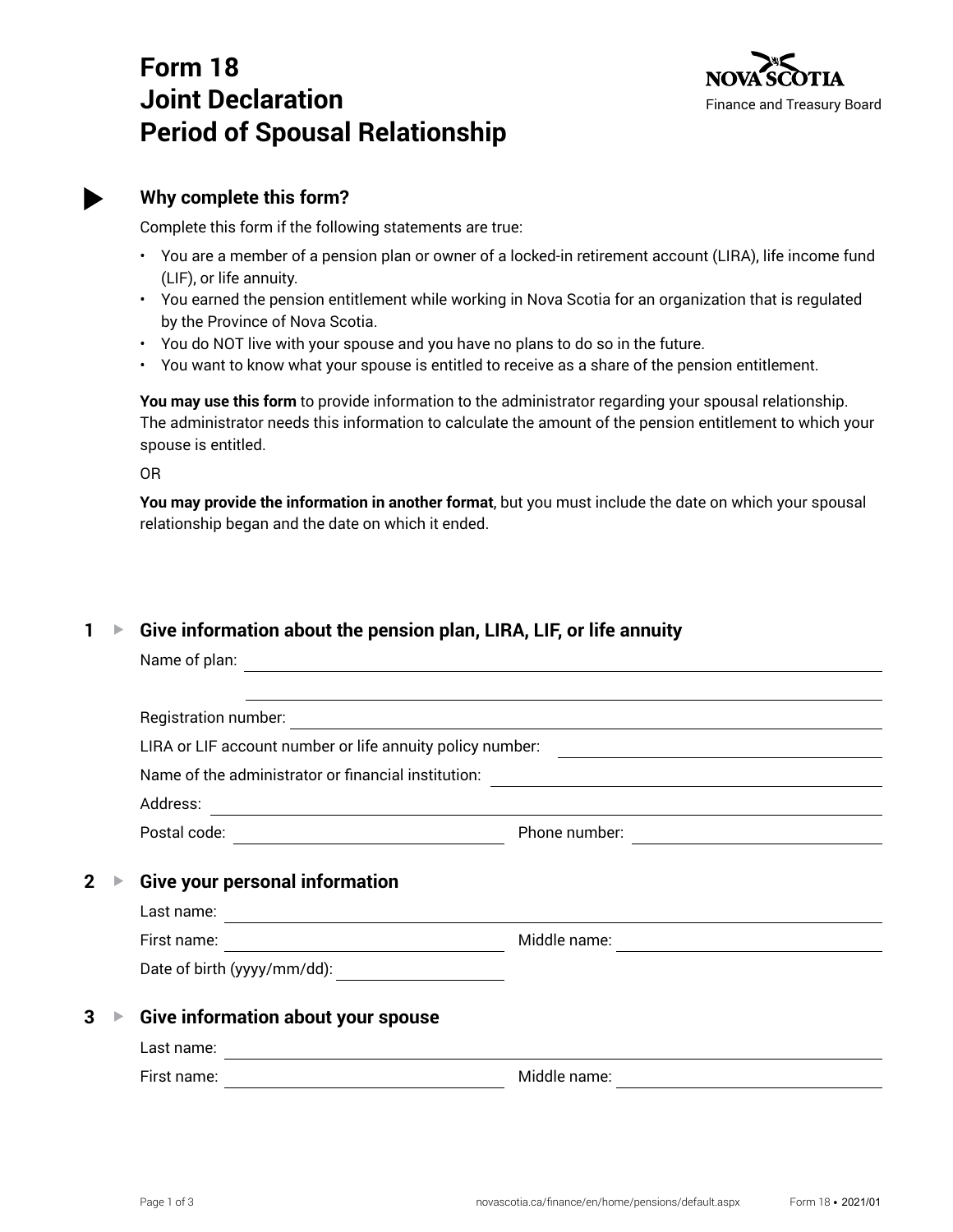## **4 ▶ Sign the confirmation and have your signatures witnessed**

**We declare** that we became spouses according to the definition of "spouse" provided in this form on the following date: (yyyy/mm/dd)

**We declare** that we separated on the following date: (yyyy/mm/dd)

#### **This declaration must be signed before a witness.** Your witness

- must be at least 18 years of age
- must NOT be your spouse
- must see you sign the form
- must sign, print their name, and date this form immediately after seeing you sign and date this form

# **Member or owner: sign the declaration**

| Date (yyyy/mm/dd): _______________<br>Date (yyyy/mm/dd): |
|----------------------------------------------------------|
|                                                          |
|                                                          |
|                                                          |
|                                                          |
|                                                          |
|                                                          |
|                                                          |
| Date (yyyy/mm/dd):                                       |
| Date (yyyy/mm/dd):                                       |
|                                                          |
|                                                          |
|                                                          |
|                                                          |
|                                                          |